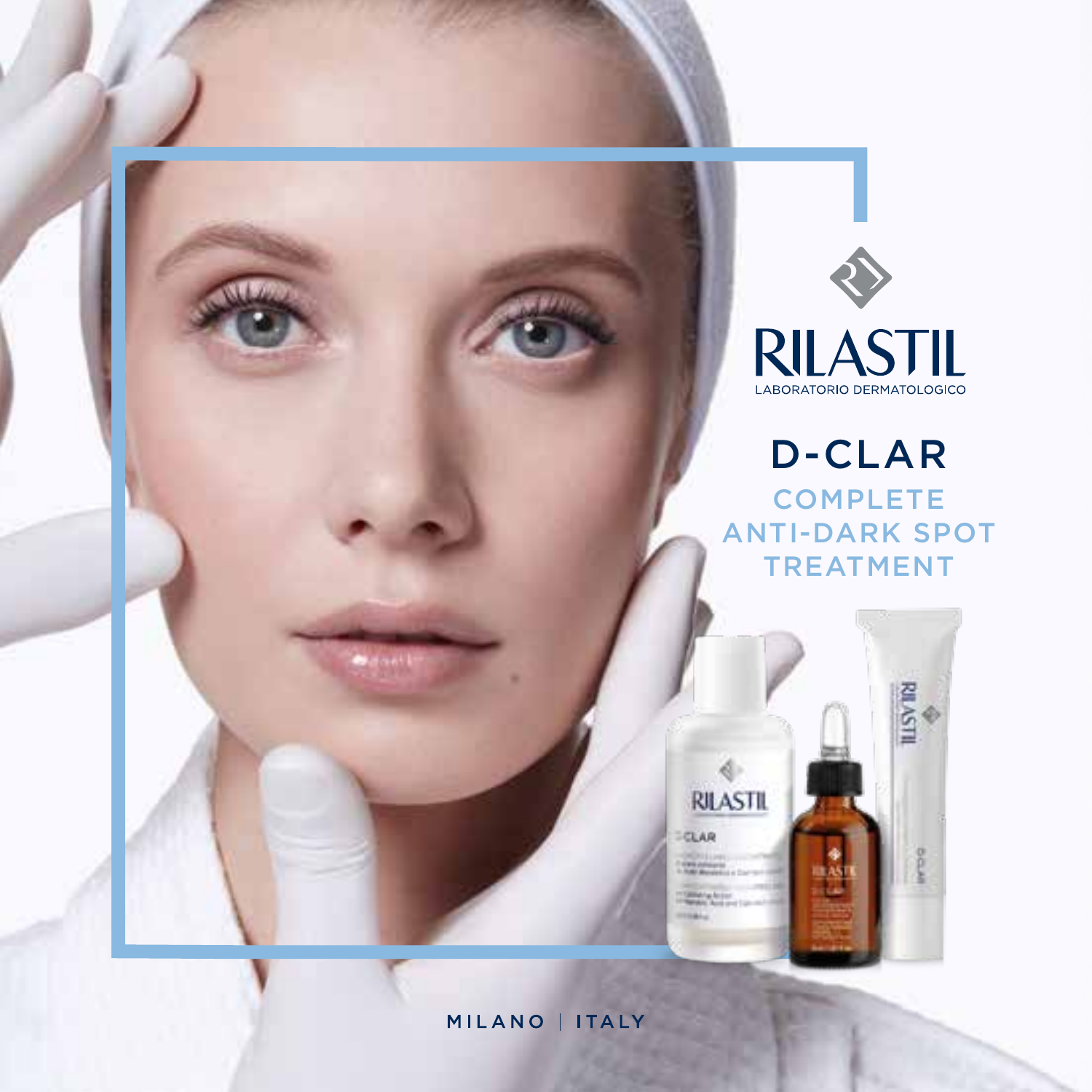**DARK SPOTS, DULL SKIN AND UNEVEN SKIN TONE: THEY ARE ALL SIGNS OF PREMATURE AGING**

Dark spots, which frequently appear on the face, décolleté and back of the hands, are among the most common signs of aging or a possible consequence of excessive sun exposure, changes in hormone levels, photosensitizing drug therapies and skin inflammation.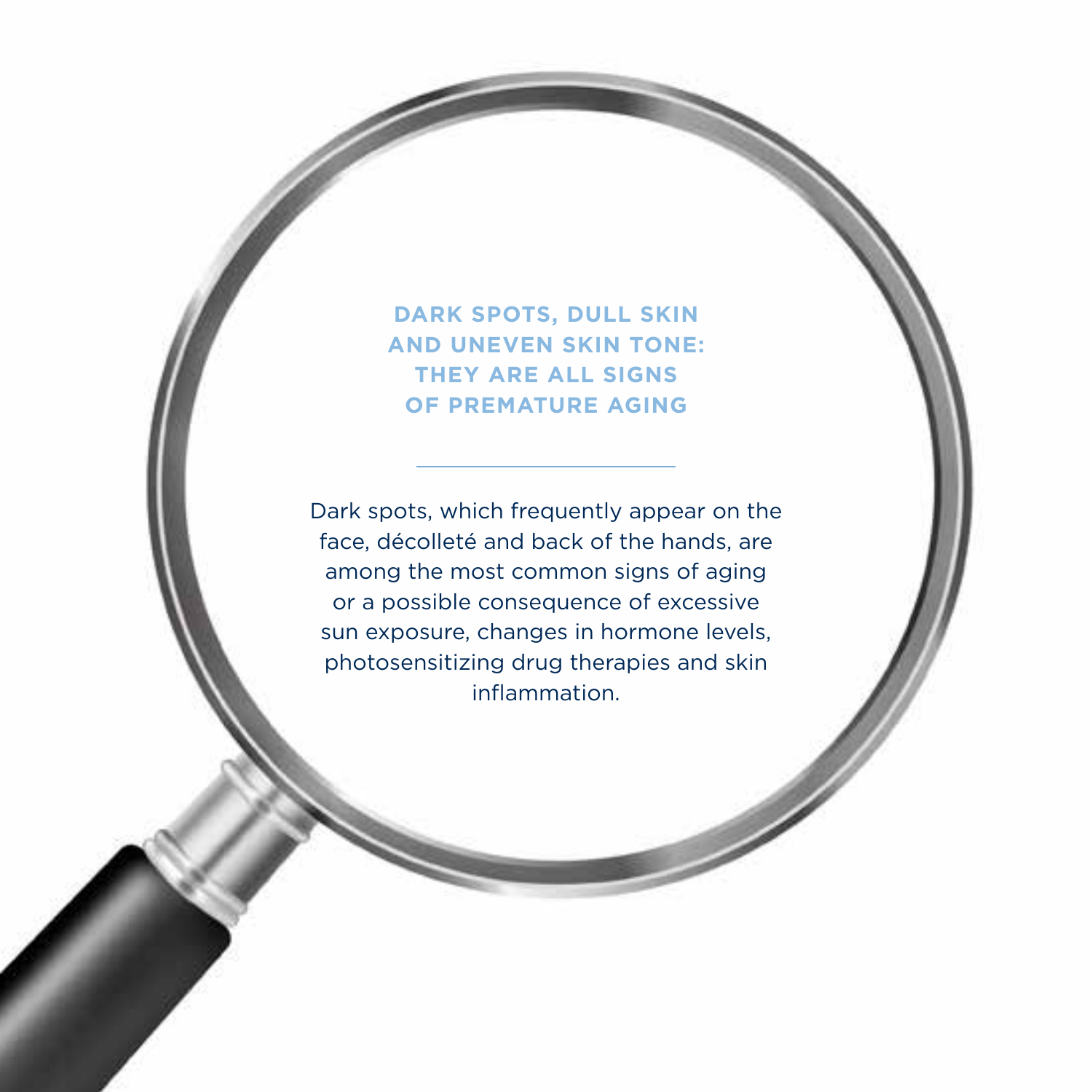

*The treatment of hyperpigmentation must be linked to the adoption of preventive measures to avoid their appearance or accentuation.*

*Diligent use of high or very high SPF sunscreen is required. Keeping in mind this fundamental precaution we can then move on to the treatment of hyperpigmentation.*

**Rilastil laboratories have developed a home-based dermatological protocol that acts effectively in every phase of the pigmentation process, visibly brightening and improving complexion.**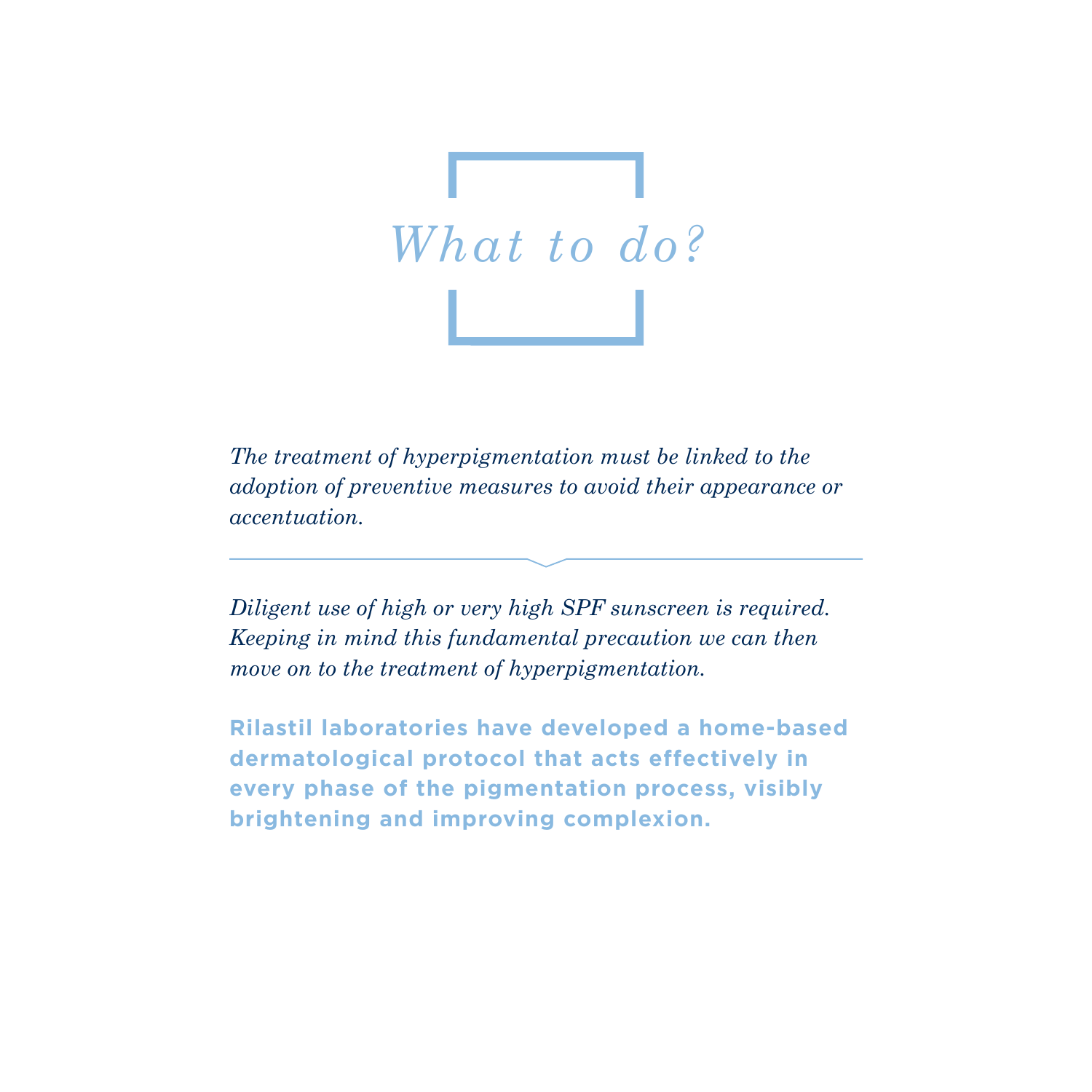# **RILASTIL D-CLAR**

### *Complete anti-dark spot treatment*

### *What it is*

RILASTIL D-Clar is an intensive treatment protocol for hyperpigmentation, which consists of 3 steps:

- • *exfoliate*
- • *depigment*
- • *even out skin tone*

### *How does it work?*

Rilastil D-CLAR effectively reduces dark spots and prevents their reappearance, for a more even and radiant skin tone and a long-lasting result.

The synergistic action of D-CLAR Concentrated Micropeeling, D-CLAR Depigmenting Concentrate Drops and D-CLAR Daily Depigmenting Cream inhibits the process by which the pigment melanin is produced in the affected area areas, promotes skin regeneration and reduces the intensity of dark spots, restoring the natural brightness and softness of the skin. The skin appears firmer, healthier and more youthful.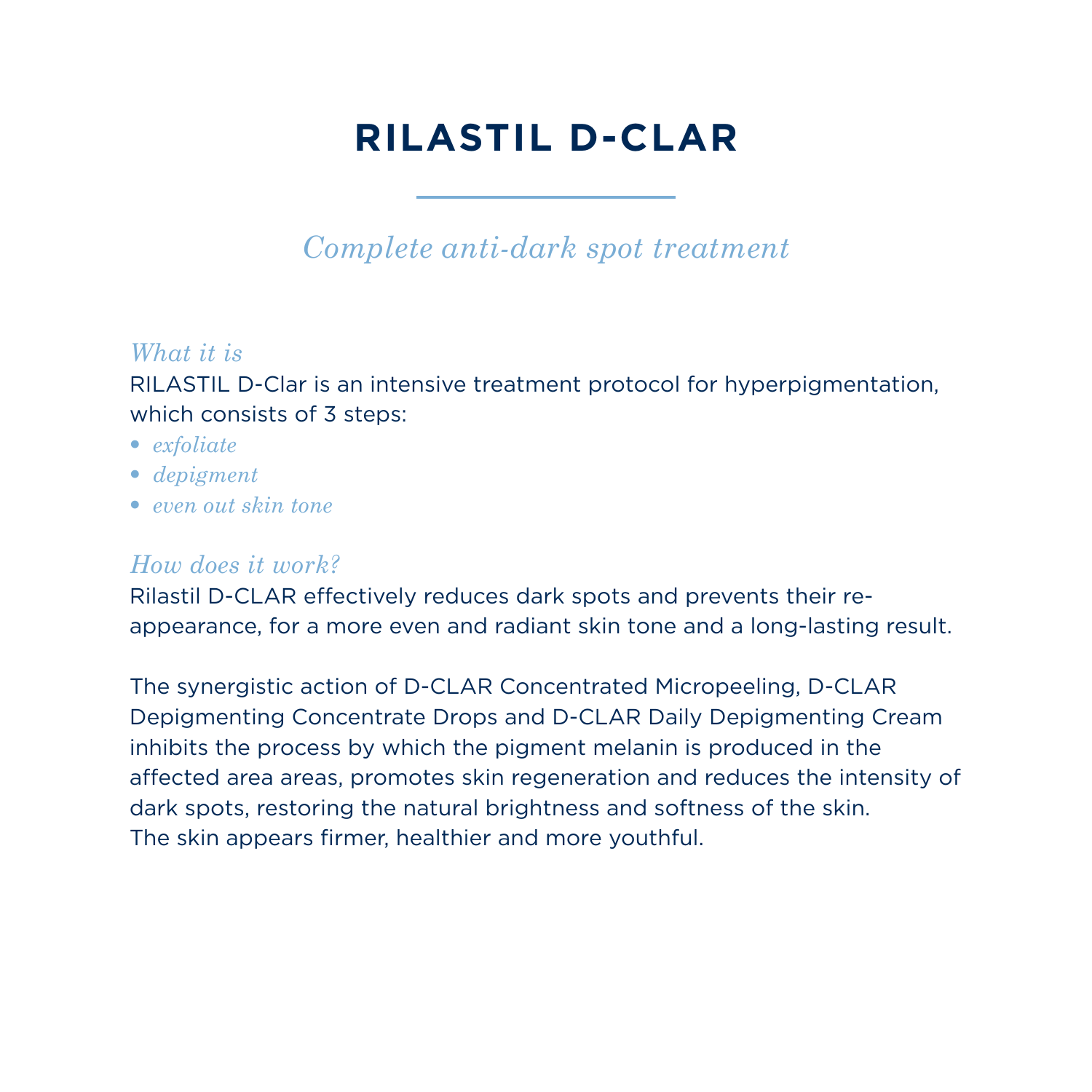



\*Less than one part per million each. Small quantities can be responsible for skin sensitization. \*\*Products formulated to minimize the risk of allergy.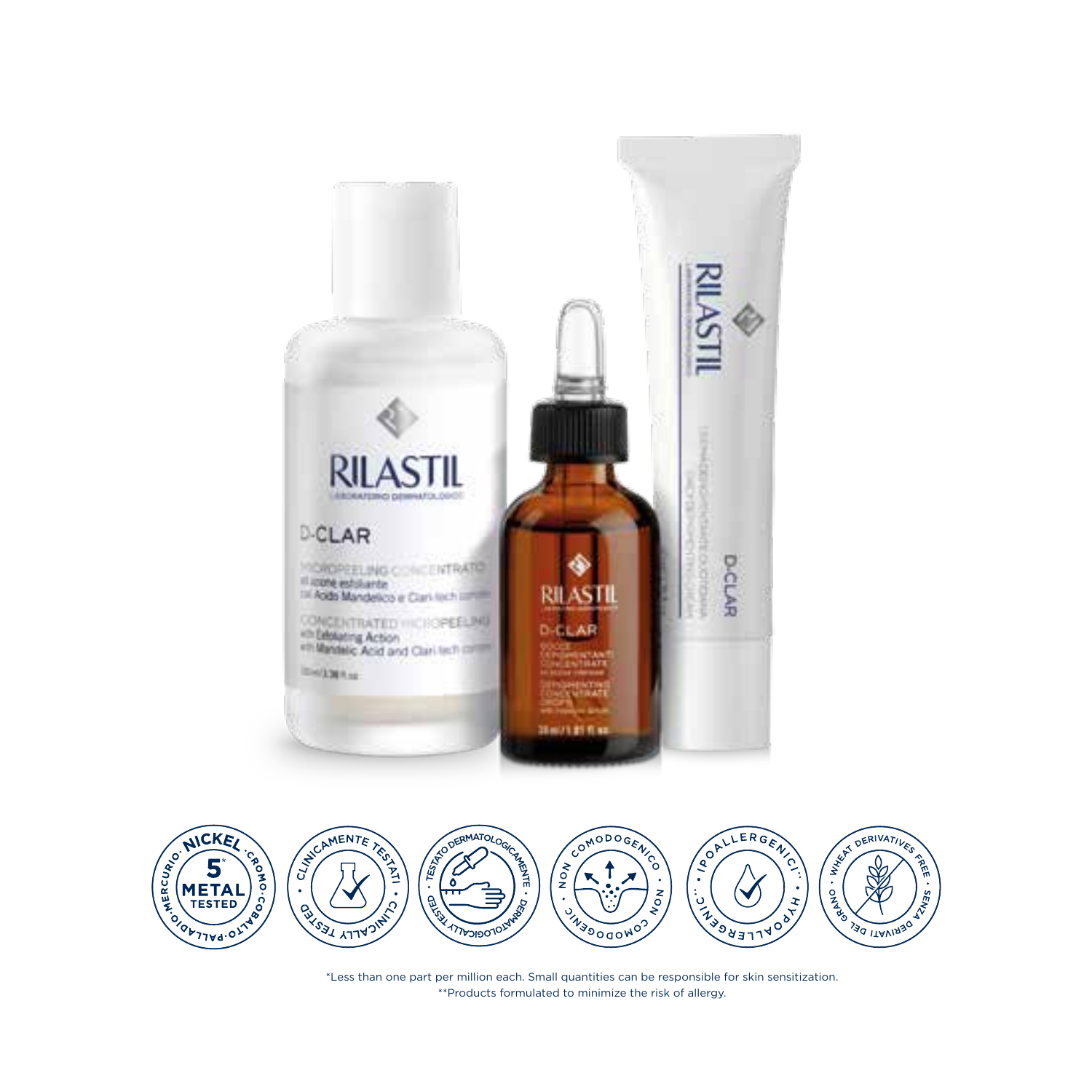## *Step 1: EXFOLIATE*

### D-CLAR CONCENTRATED MICROPEELING

Exfoliating, smoothing and brightening treatment which helps speed up the cell turnover.

Its texture in biphasic milk allows a better penetration of active ingredients, ensuring an optimal tolerability of the product.

#### • **MANDELIC ACID**

It regenerates the skin and stimulates the removal of pigment cells.

### • **CLARI-TECH COMPLEX**

It makes the skin even and bright, visibly reducing brown spots.

10% Mandelic acid

#### **WITH SOFT COTTON PADS**

Made of 100% natural cotton fibers.

- A soft smooth side for the most sensitive skin
- A textured side for other skin types

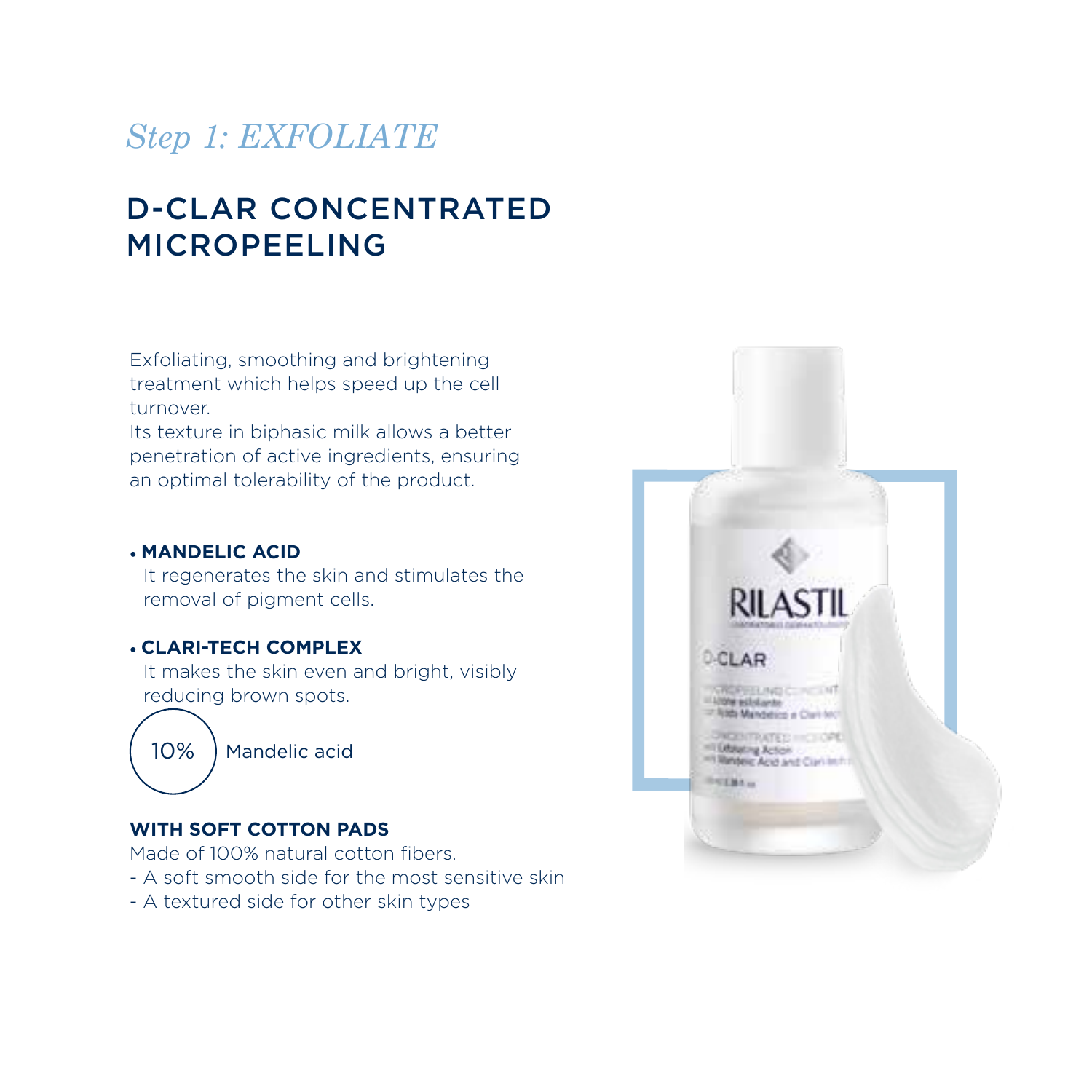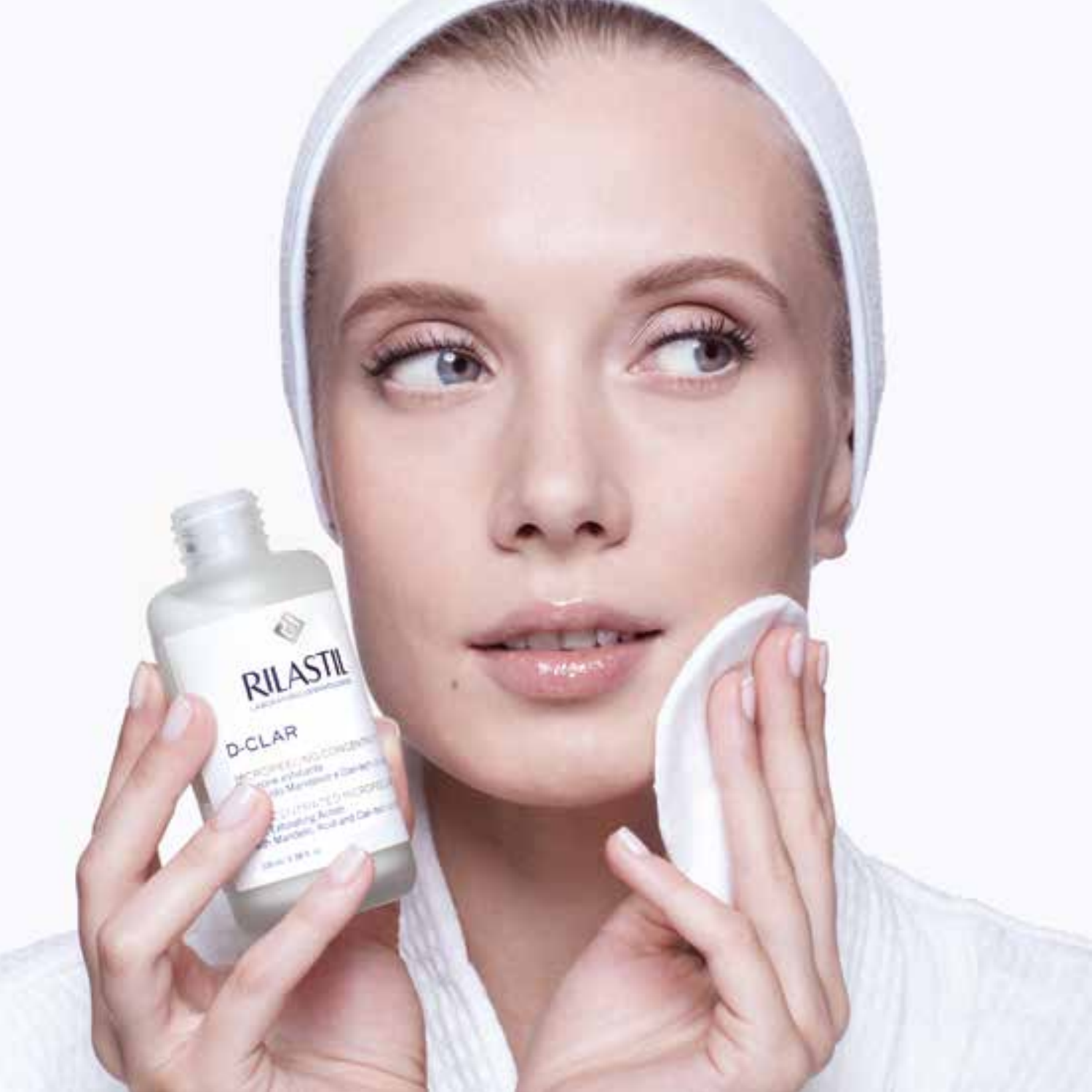# *Step 2: DEPIGMENT*

### D-CLAR DEPIGMENTING CONCENTRATE DROPS WITH INTENSIVE ACTION

Intensive depigmenting shock treatment. Indicated to contrast different types of hyperpigmentation.

### • **HYDROXY-RESVERATROL AND BUTYLRESORCINOL**

They are tyrosinase inhibitors, which counteract melanin synthesis

#### • **CLARI-TECH COMPLEX**

It makes the skin even and bright, visibly reducing brown spots.

#### • **AHAS**

They gently exfoliate and progressively remove pigment cells.



13,7% Depigmenting active ingredients

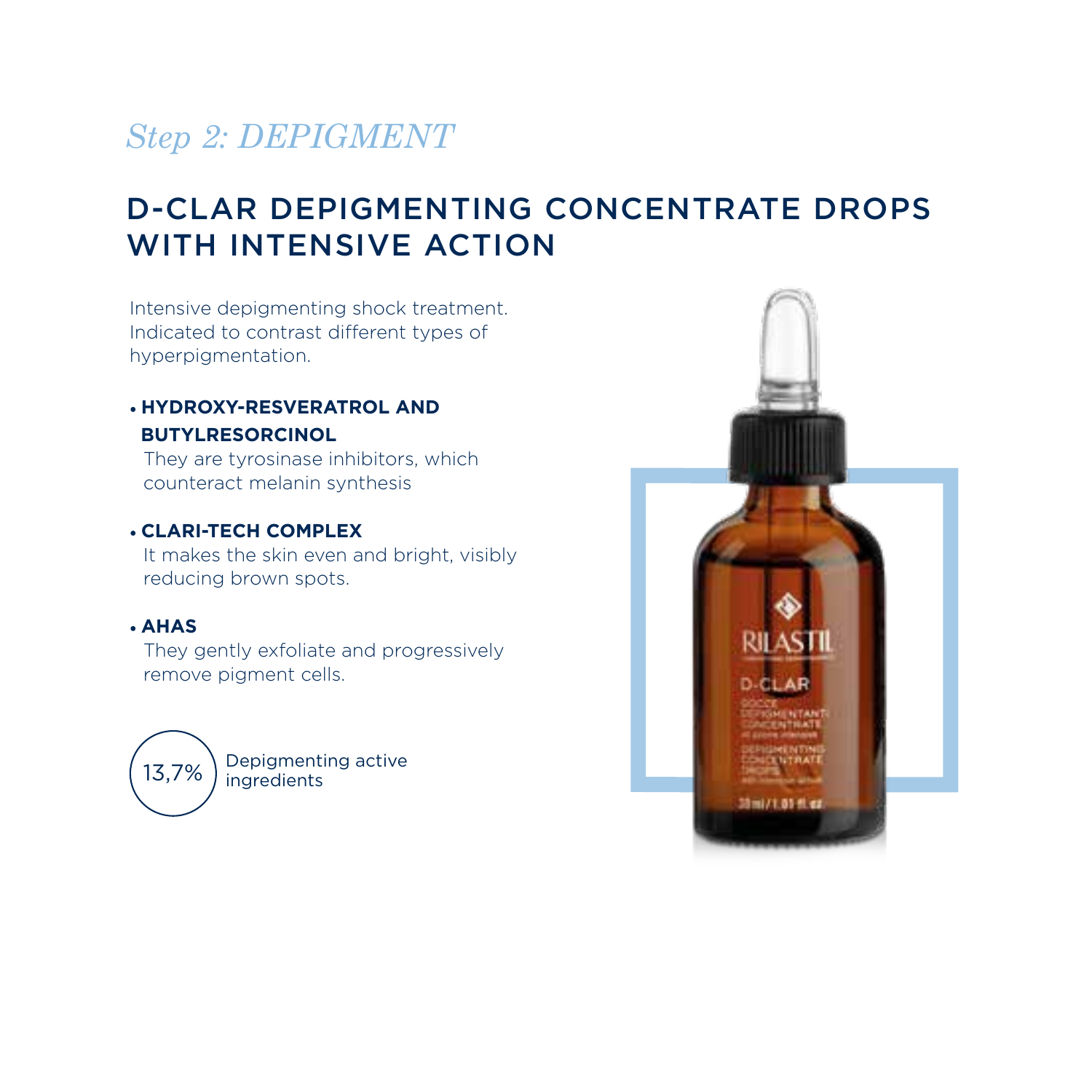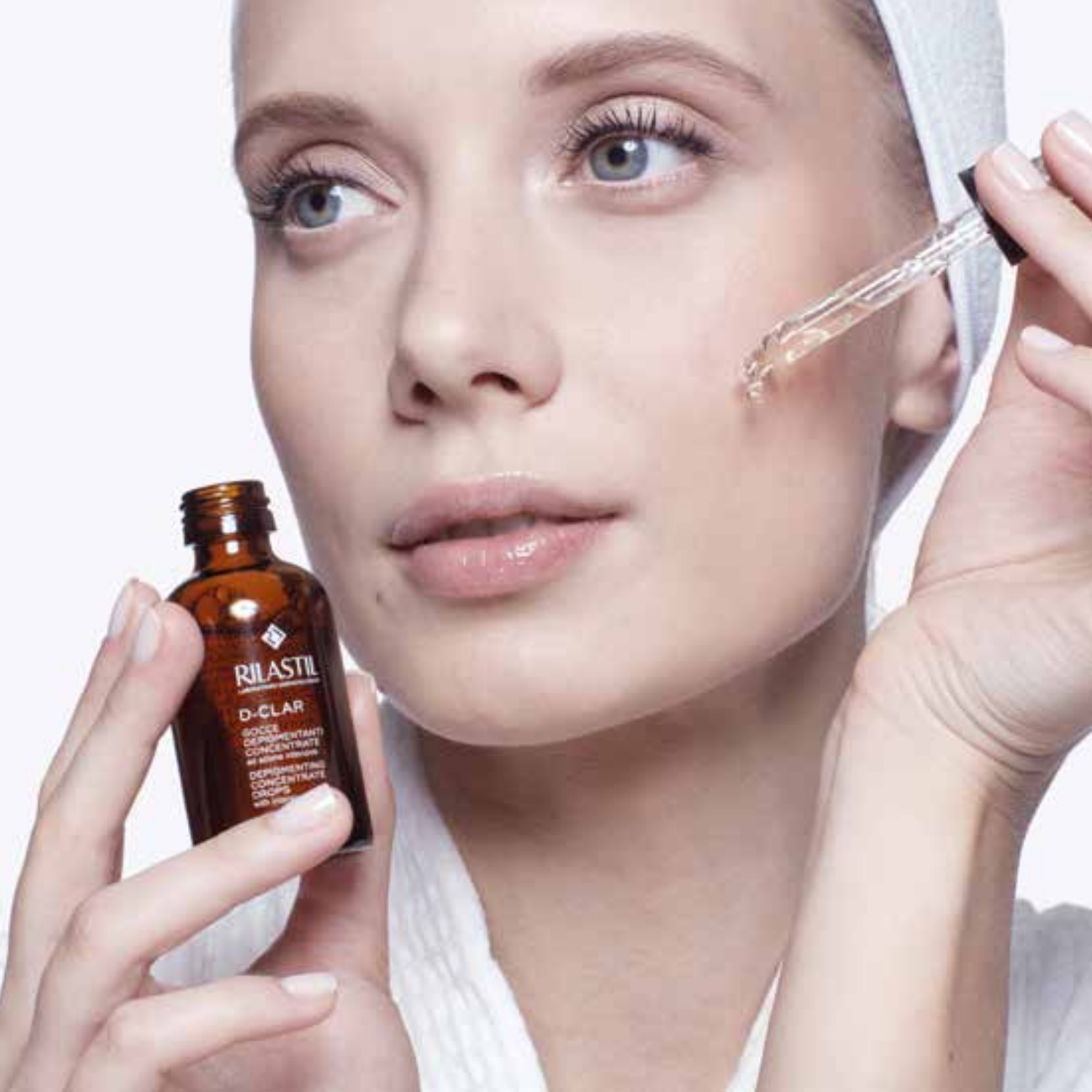# *Step 3: EVEN OUT*

### D-CLAR DAILY DEPIGMENTING CREAM

Anti-dark spot brightening and uniforming treatment. It contrasts many forms of hyperpigmentation, such as sun spots. melasma, drug-induced or post-inflammatory hyperpigmentation (for example caused by acne) and dull and uneven complexion.

#### • **HYDROXY-RESVERATROL**

It inhibits melanin synthesis.

#### • **CLARI-TECH COMPLEX**

It makes the skin even and bright, visibly reducing brown spots.

### • **VITAMIN E, GAMMA ORYZANOL**

Thanks to their soothing action, they help restore optimal comfort and contrast hyperpigmentation caused by environmental pollutants.

5,2% Depigmenting active ingredients

### **ANTI-POLLUTION ACTION**

Smog and environmental pollutants are shown to increase spots and wrinkles by up to 20%\*.

\* Study published in Journal for Investigative Dermatology

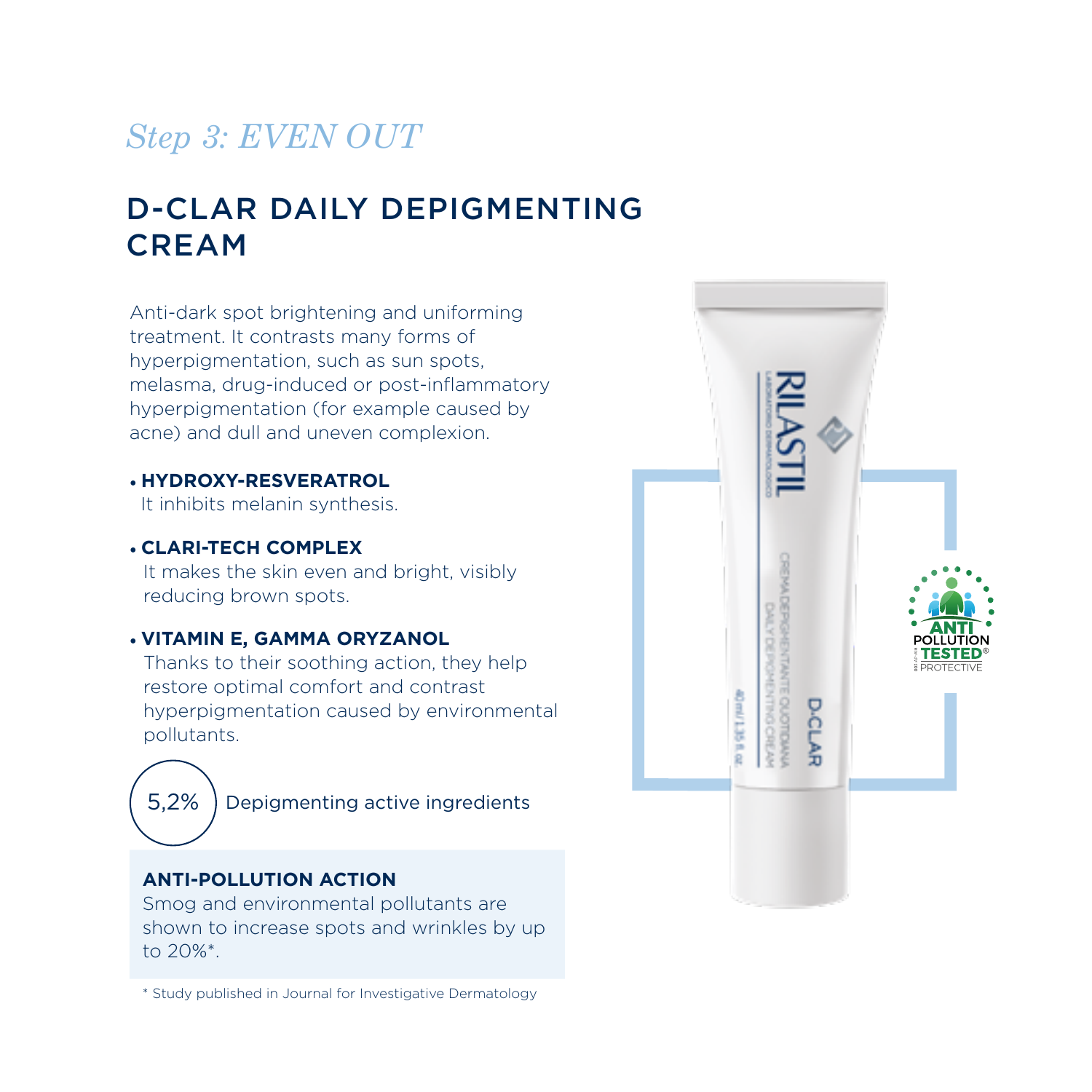